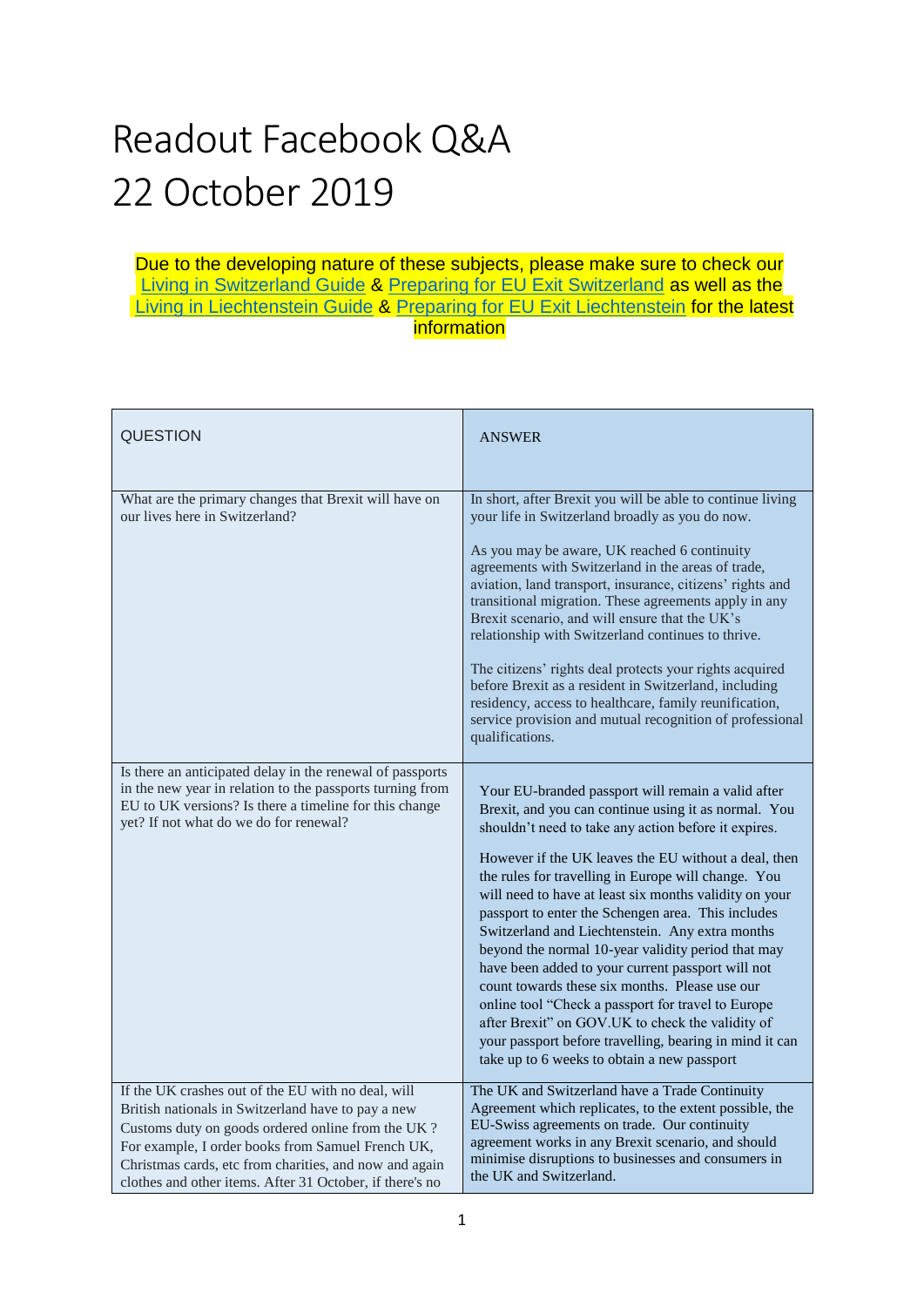| deal will these orders be subjected to a higher import<br>tax when they arrive in Switzerland?                                                                                                                                                                                                  | On the specific goods you mention, there will be no<br>further customs duties applied, apart from the duties<br>that already exist for these products (e.g. through Swiss<br>Post customs fees and/or equivalent fees).                                                                                                                                                                                                                                                                                                                                                                                                                                                                                                                                                                                                                                                                                                                                                                                                                      |
|-------------------------------------------------------------------------------------------------------------------------------------------------------------------------------------------------------------------------------------------------------------------------------------------------|----------------------------------------------------------------------------------------------------------------------------------------------------------------------------------------------------------------------------------------------------------------------------------------------------------------------------------------------------------------------------------------------------------------------------------------------------------------------------------------------------------------------------------------------------------------------------------------------------------------------------------------------------------------------------------------------------------------------------------------------------------------------------------------------------------------------------------------------------------------------------------------------------------------------------------------------------------------------------------------------------------------------------------------------|
| What will happen to the annual increase in UK state<br>pensions for UK beneficiaries in Switzerland? The<br>latest letter from DWAP says it will end after 3 years.<br>Why are we treated differently to UK resident<br>pensioners?                                                             | Thank you for raising this important issue.<br>Please be assured that everyone currently resident in<br>Switzerland will continue to receive an uprated pension<br>for life. This is protected under the UK-Swiss Citizens'<br>Rights Agreement reached in December 2018.                                                                                                                                                                                                                                                                                                                                                                                                                                                                                                                                                                                                                                                                                                                                                                    |
| Will I be entitled to receive my AHV pension if I return<br>to the UK after Brexit? If I withdraw my Swiss 2nd<br>pillar pension in a lump sum, will this be taxed on<br>returning to the UK after Brexit?                                                                                      | Thanks for getting in touch.<br>Your rights acquired as a resident in Switzerland are<br>protected after Brexit in any scenario under the UK-<br>Swiss Citizens' Rights Agreement. That includes the<br>right to receive the Swiss state pension if you return to<br>the UK.<br>As this is an important financial decision, you would be<br>well advised to seek professional advice and guidance<br>from a solicitor or financial advisor to fully understand<br>the implications.<br>Our understanding is that before leaving Switzerland,<br>you must announce your departure to your<br>compensation office, which will then forward your<br>application to the Swiss Compensation Fund in Geneva.<br>Your 2 <sup>nd</sup> pillar occupational pension fund savings can<br>be cashed out when you leave Switzerland. A<br>withholding tax is levied by your canton of residence.<br>This tax can be then reclaimed in full or in part when<br>the assets are taxed in the UK, as there is a double-<br>taxation treaty with Switzerland. |
| My mother frequently travels to Switzerland with her<br>dog (under a UK European Pet Passport). Will the UK<br>continue to be participant to the EU pet passport<br>scheme? If not what measures should pet owners take to<br>travel with dogs between the UK and Switzerland?<br><b>Thanks</b> | The UK will no longer be part of the EU Pet Travel<br>Scheme after Brexit.<br>EU pet passports will remain valid for travel into the<br>UK. However, UK-issued pet passports would no<br>longer be valid for entry into Switzerland and other<br>documentation (i.e. an EU health certificate, which can<br>be acquired from your local vet) would need to be used.<br>Alternatively, if you have a pet passport issued by<br>Switzerland, you can use it to bring your pet to the UK<br>and back into Switzerland.<br>For further information, please check the latest guidance<br>on GOV.UK and sign up for updates<br>https://www.gov.uk/guidance/pet-travel-to-europe-after-<br>brexit#return-to-the-uk.<br>You may want to contact the pet travel helpline if you<br>need further advice:<br>Email: pettravel@apha.gov.uk<br>Telephone: +44 (0)370 241 1710 Monday to Friday,<br>8:30am to 5pm (closed on bank holidays)                                                                                                                |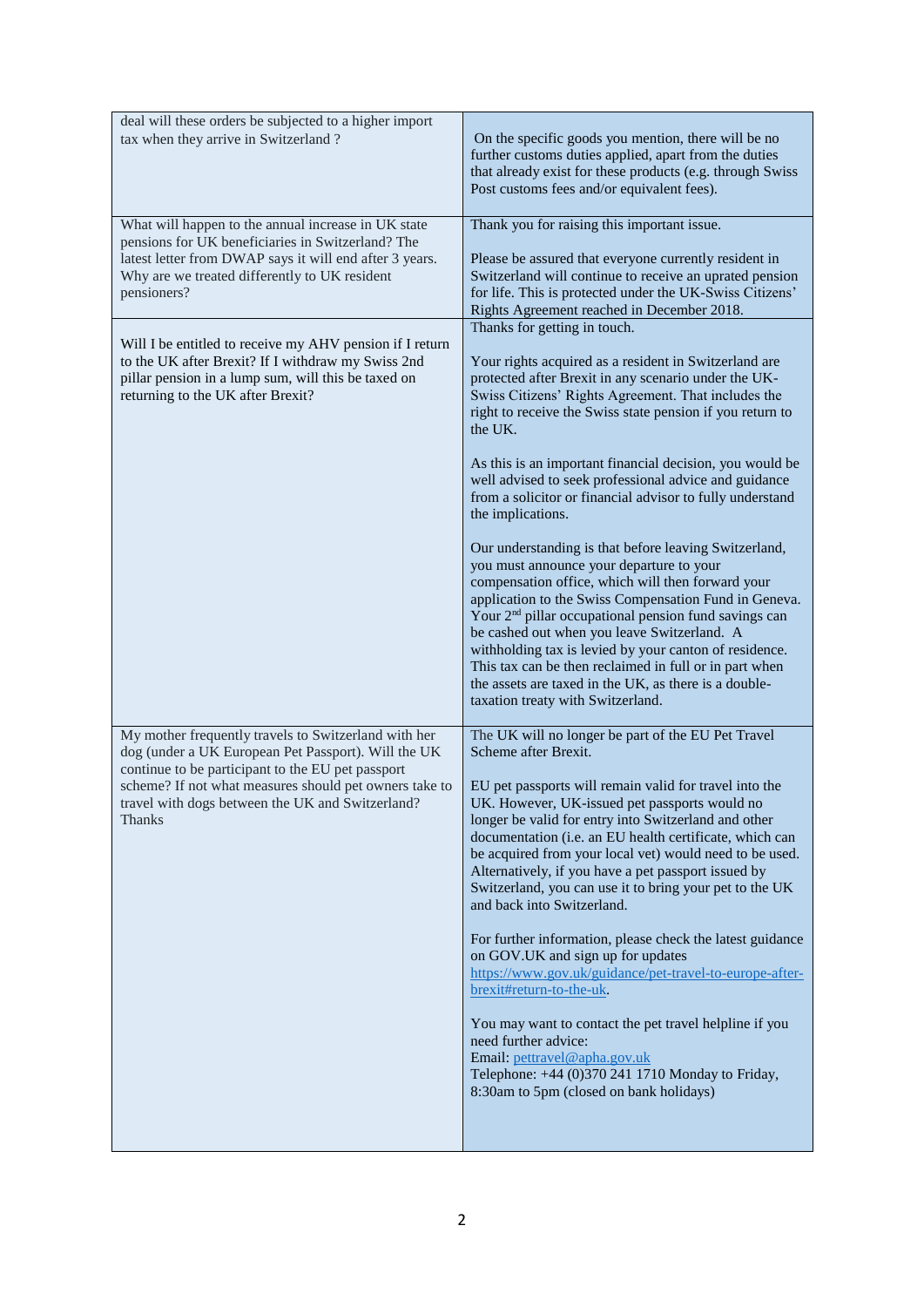| Follow-up Q: Will the UK continue to be a member of<br>the EU Pet Passport scheme until the end of the<br>transition period (end of Dec. 2020)?                                                                  | Yes, that is true, the UK will remain in the EU pet<br>passport scheme until the end of the transition period in<br>a deal scenario.                                                                                                                                                                                                                                                                                                                                                                                                             |
|------------------------------------------------------------------------------------------------------------------------------------------------------------------------------------------------------------------|--------------------------------------------------------------------------------------------------------------------------------------------------------------------------------------------------------------------------------------------------------------------------------------------------------------------------------------------------------------------------------------------------------------------------------------------------------------------------------------------------------------------------------------------------|
| Will we need visas to cross the border to<br>France/Germany/Italy?                                                                                                                                               | You will not need a visa to go to France/Germany/Italy<br>or indeed other countries within the Schengen area.                                                                                                                                                                                                                                                                                                                                                                                                                                    |
|                                                                                                                                                                                                                  | The EU has confirmed, that post-Brexit, UK nationals<br>will be granted visa-free travel to visit to the Schengen<br>area for a short stay (up to 90 days in every 180 days).                                                                                                                                                                                                                                                                                                                                                                    |
|                                                                                                                                                                                                                  | As with the current rules, we advise that you should<br>carry a valid travel document (i.e. your passport) with<br>you when crossing the border.                                                                                                                                                                                                                                                                                                                                                                                                 |
| Are there plans for the UK to make a deal with<br>Switzerland to exempt UK citizens from the language<br>requirement for permits like several other EU countries<br>have done?                                   | Our understanding is that the language requirements<br>that Switzerland is introducing will not apply to<br>renewals of C permits but may apply when UK<br>nationals apply for a C permit for the first time.                                                                                                                                                                                                                                                                                                                                    |
|                                                                                                                                                                                                                  | We would be interested in exploring an exemption of<br>the language requirements in going forward.                                                                                                                                                                                                                                                                                                                                                                                                                                               |
| I will leave Switzerland. I will cancel my C Permit.                                                                                                                                                             | Hi, under the UK-Swiss Citizens' Rights Agreement,<br>your acquired residence rights in Switzerland are<br>protected. As a C-permit holder, you can leave<br>Switzerland for up to 4 years without losing your<br>permit. You must inform the cantonal migration<br>authorities in your place of residence about your<br>absence before you leave. Swiss law also allows for an<br>absence of up to 6 months for L and B permit holders.                                                                                                         |
| Is the UK going to have an FTA with Switzerland?                                                                                                                                                                 | Hi, As you may be aware, the UK has reached six<br>continuity agreements with Switzerland in the areas of<br>trade, aviation, land transport, insurance, citizens' rights<br>and transitional migration. Our Trade Continuity<br>Agreement replicates, to the extent possible, the EU-<br>Swiss agreements on trade.                                                                                                                                                                                                                             |
|                                                                                                                                                                                                                  | Our continuity agreements work in any Brexit scenario,<br>and should minimise disruptions to businesses and<br>consumers in the UK and Switzerland.                                                                                                                                                                                                                                                                                                                                                                                              |
|                                                                                                                                                                                                                  | The UK Government is committed to developing a<br>closer relationship with Switzerland, which is our 4 <sup>th</sup><br>largest trading partner (after the EU, US and China).                                                                                                                                                                                                                                                                                                                                                                    |
| Hello, post Brexit you have said that visas will not<br>required to travel to and from Europe but will EU<br>citizens be able to travel to the UK using just an ID card<br>or will they need to have a passport? | Hi, under the Withdrawal Agreement EU citizens will<br>be able to travel to the UK using a national ID card or a<br>passport, as now, for five years from the end of the<br>implementation period (so until 31 December 2025).<br>After that time, the UK will be able to require EU<br>citizens to use a passport or a secure ID card that<br>conforms to international specifications on biometrics.                                                                                                                                           |
|                                                                                                                                                                                                                  | If the UK leaves the EU without a deal, EU citizens will<br>be able to enter and leave the UK as they do now<br>immediately after Brexit. This includes using e-gates<br>when travelling on a biometric passport, and travelling<br>on EU identity cards. After that time, the UK may<br>decide no longer to accept a national identity card if it<br>does not include a chip that is compliant with<br><b>International Civil Aviation Organisation standards</b><br>related to biometric identification. For more<br>information, please check |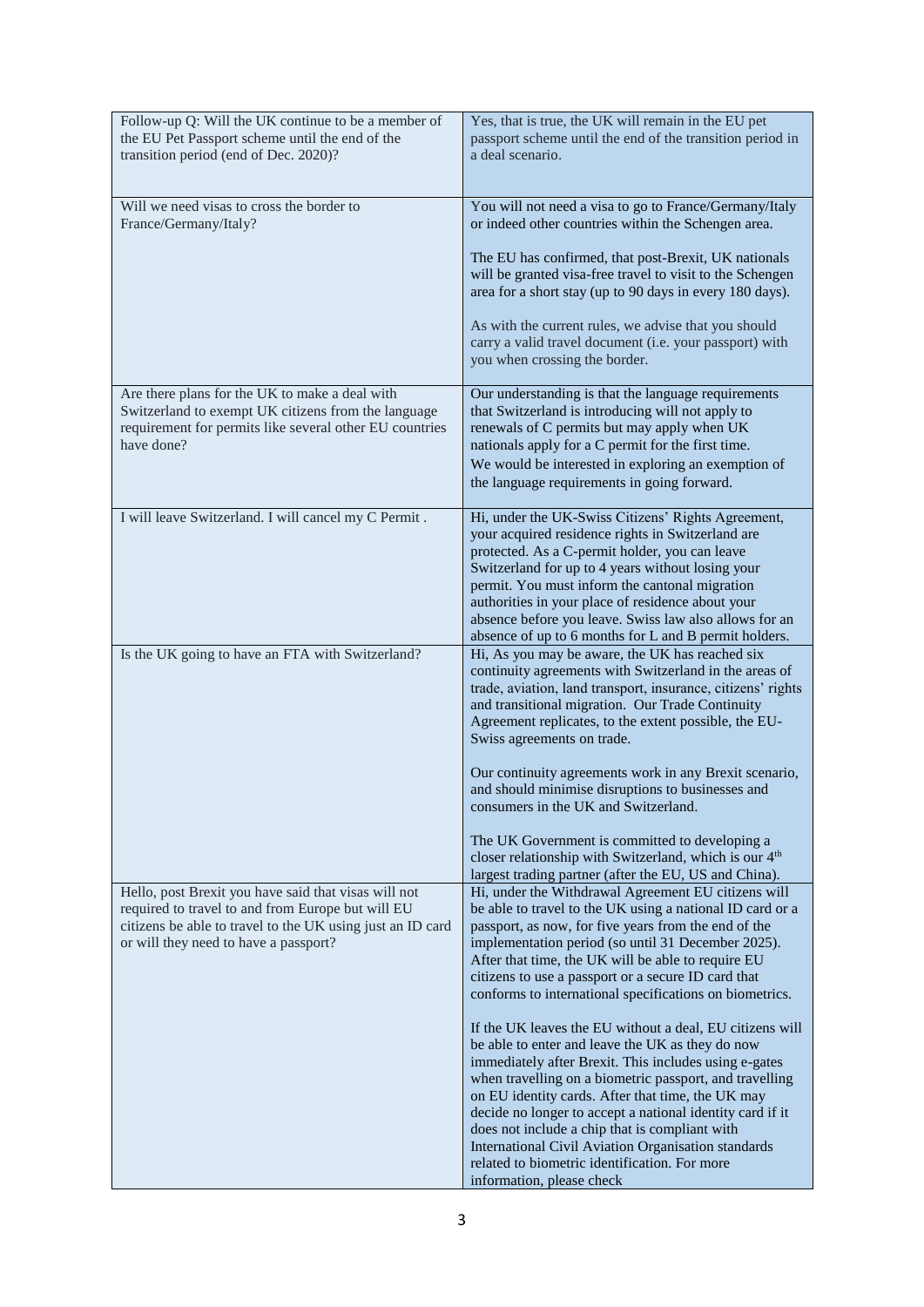|                                                                                                            | https://www.gov.uk/guidance/visiting-the-uk-after-                                                          |
|------------------------------------------------------------------------------------------------------------|-------------------------------------------------------------------------------------------------------------|
|                                                                                                            | brexit and                                                                                                  |
|                                                                                                            | https://www.gov.uk/uk-border-control, which will be<br>updated with the latest information as it becomes    |
|                                                                                                            | available.                                                                                                  |
| Yesterday evening, the Third Delegated Legislation                                                         | The UK Government will introduce a new immigration                                                          |
| Committee of the House of Commons agreed to end the                                                        | system from January 2021. However, the rights of                                                            |
| rights of EU/EEA/Swiss & Turkish citizens in the UK<br>to work on a self-employed basis and to own and run | Swiss citizens to move to the UK are protected by the<br>agreements we have reached on Citizens' Rights and |
| businesses in the UK. Leaving aside the utter disaster                                                     | Transitional Migration. Swiss and UK nationals covered                                                      |
| this could pose for British citizens in EU countries who                                                   | by the Citizens' Rights Agreement have their right to                                                       |
| could be hit by reciprocal arrangements, my question in                                                    | work protected – including on a self-employed basis.                                                        |
| respect of Switzerland is:                                                                                 |                                                                                                             |
| 1. Surely this contravenes the agreement on citizens'<br>rights already signed between the UK and CH and   |                                                                                                             |
| cannot be applied to Swiss citizens? and                                                                   |                                                                                                             |
| 2. If it is implemented in the UK, is CH likely to                                                         |                                                                                                             |
| retaliate by removing self-employment rights for British                                                   |                                                                                                             |
| citizens on anything less than a C permit, as for any<br>other TCN?                                        |                                                                                                             |
| Is there any restrictions the UK should have for                                                           | The UK and Switzerland are both in the process of                                                           |
| "developing a closer relationship" with CH (ie free trade                                                  | negotiating their future relationships with the EU. This                                                    |
| deal)? I'm wondering if the EU would influence CH in                                                       | does not limit our ambition for a deeper relationship                                                       |
| what kind of relationship it would develop with the UK                                                     | with Switzerland, and the UK will be free to strike<br>future trade agreements after we leave the EU.       |
| <b>GENERAL QUESTIONS</b>                                                                                   |                                                                                                             |
| International organisation                                                                                 |                                                                                                             |
|                                                                                                            | We have received many queries from people working                                                           |
|                                                                                                            | in international organisations, with an international                                                       |
|                                                                                                            | permit and living in France. You might be interested                                                        |
|                                                                                                            | to know that international permits (cartes de<br>légitimation) will not be affected by Brexit, as they      |
|                                                                                                            | are not dependent on the UK's membership of the                                                             |
|                                                                                                            | EU. You can continue to work as now.                                                                        |
|                                                                                                            |                                                                                                             |
|                                                                                                            | In the context of Brexit, the Swiss authorities have                                                        |
|                                                                                                            | agreed to allow UK family members of international                                                          |
|                                                                                                            | permit holders who hold an FDFA legitimation card                                                           |
|                                                                                                            | or a Ci permit to swap it before exit day for an                                                            |
|                                                                                                            | EU/EFTA residence permit. In doing so, they will                                                            |
|                                                                                                            | have to give up their FDFA legitimation card or Ci                                                          |
|                                                                                                            | permit and will no longer be able to exercise the                                                           |
|                                                                                                            | associated rights.                                                                                          |
|                                                                                                            |                                                                                                             |
|                                                                                                            | In Switzerland, special provisions apply to                                                                 |
|                                                                                                            | international permit holders wishing to retire and                                                          |
|                                                                                                            | remain in Switzerland. You have the right to retire in                                                      |
|                                                                                                            | Switzerland if you have lived in Switzerland for 5<br>years preceding your retirement. However, under       |
|                                                                                                            | these arrangements there is no entitlement to move                                                          |
|                                                                                                            | into Switzerland from France on retirement.                                                                 |
|                                                                                                            |                                                                                                             |
|                                                                                                            | If you choose to remain in France, we recommend                                                             |
|                                                                                                            | that you register with your local commune for a carte                                                       |
|                                                                                                            | de sejour to protect your residency rights after you                                                        |